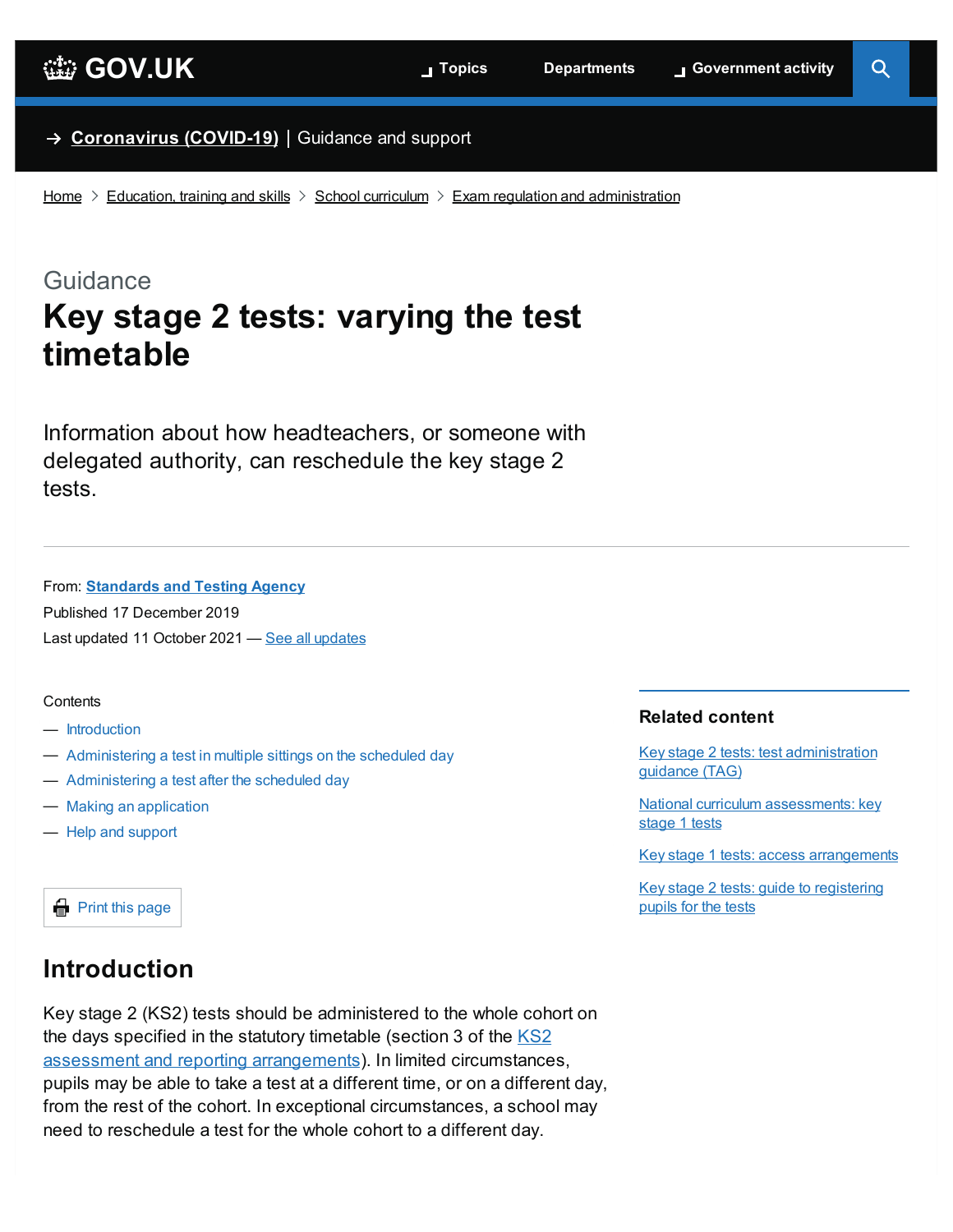Schools can administer a test in multiple sittings between 7am and 7pm on the scheduled date, without seeking approval from the Standards and Testing Agency (STA).

Headteachers who apply to vary the test timetable will be asked to confirm that they believe:

- the content of the tests has remained confidential
- the pupil has not been in contact with any pupils who have already taken the tests
- the pupil has not had access to the test materials, for example via the internet or social media
- $\bullet$  the pupil is in a fit physical and mental state to take the tests, particularly in cases where the pupil is returning to school after an illness or injury

Headteachers may need to contact the pupil's parents to confirm that the confidentiality of the tests has been maintained. If the headteacher is aware of any reason why these conditions cannot be confirmed, the pupil must not take the test. Instead, they should be marked as 'Absent' (A) on the test attendance register.

Failure to follow this guidance could result in a [maladministration](https://www.gov.uk/government/publications/key-stages-1-and-2-investigating-allegations-of-maladministration) investigation.

# <span id="page-1-0"></span>**Administering a test in multiple sittings on the scheduled day**

Schools may vary the start time of a test on the scheduled day if:

- the school needs to stagger the administration to accommodate the availability of staff or facilities to maintain social distancing
- the school has a large cohort and needs to administer the test in 2 or more sittings
- there are pupils who need readers, prompters, signers, translators or scribes and there are not enough staff to support them to take the test at the same time
- a pupil is not going to be in school at the time the rest of the cohort is taking the test
- a pupil is unwell when the rest of the cohort takes the test, but is in a fit state later in the day
- a pupil arrives late in school
- arrangements need to be made to support a pupil who arrives in school with an injury that affects their ability to take the test with the rest of the cohort

Headteachers must authorise all variations to the test timetable and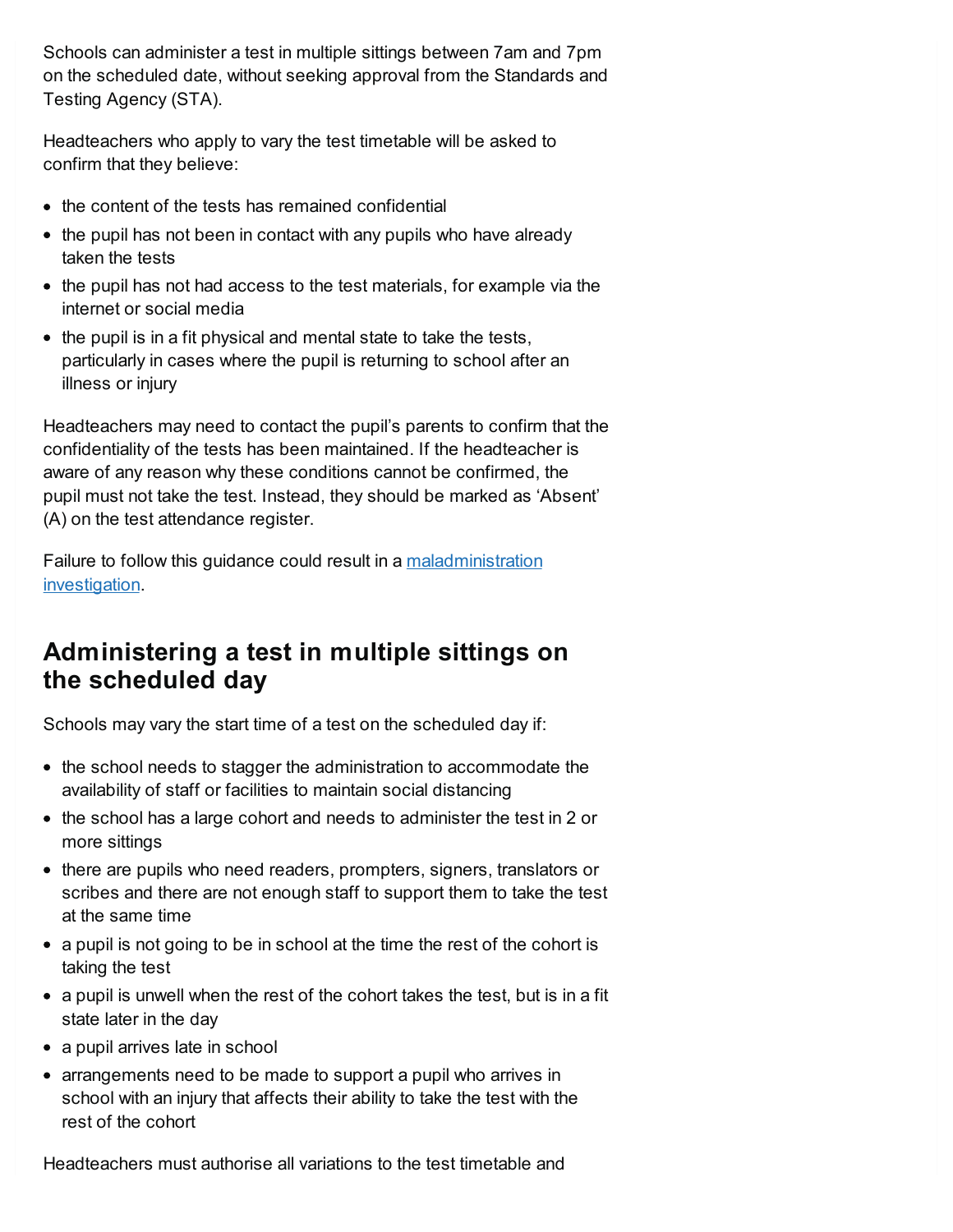should be prepared to explain their arrangements if they receive a monitoring visit from the local authority (LA).

# <span id="page-2-0"></span>**Administering a test after the scheduled day**

Schools must submit an application for a timetable variation on the Primary [Assessment](https://www.primaryassessmentgateway.education.gov.uk/publicaccessproduction/selfservice/citizenportal/login.htm) Gateway to seek permission to move a test up to 5 school days after the date specified in the statutory timetable.

The application form is available from Monday 14 February to Thursday 19 May (the final date that schools can administer mathematics paper 3).

Schools are encouraged to submit applications for known, authorised absences as early as possible.

We will consider an application if a pupil:

- was absent on the scheduled test day due to illness or self-isolation due to COVID-19
- has an important appointment that cannot be rearranged, for example a hospital appointment, a court appearance, national or international sports participation or a funeral
- is observing a religious or cultural festival

We will also consider applications if the school:

- is being used as a polling station for local or general elections and it is not possible to continue with test administration in another part of the school
- must deal with an unforeseeable problem, for example flooding
- has a short working day, for example is a pupil referral unit

If a pupil is absent, the school should administer the rescheduled test as soon as is practical after the pupil returns to school.

We will not allow timetable variations for:

- unauthorised absences
- family holidays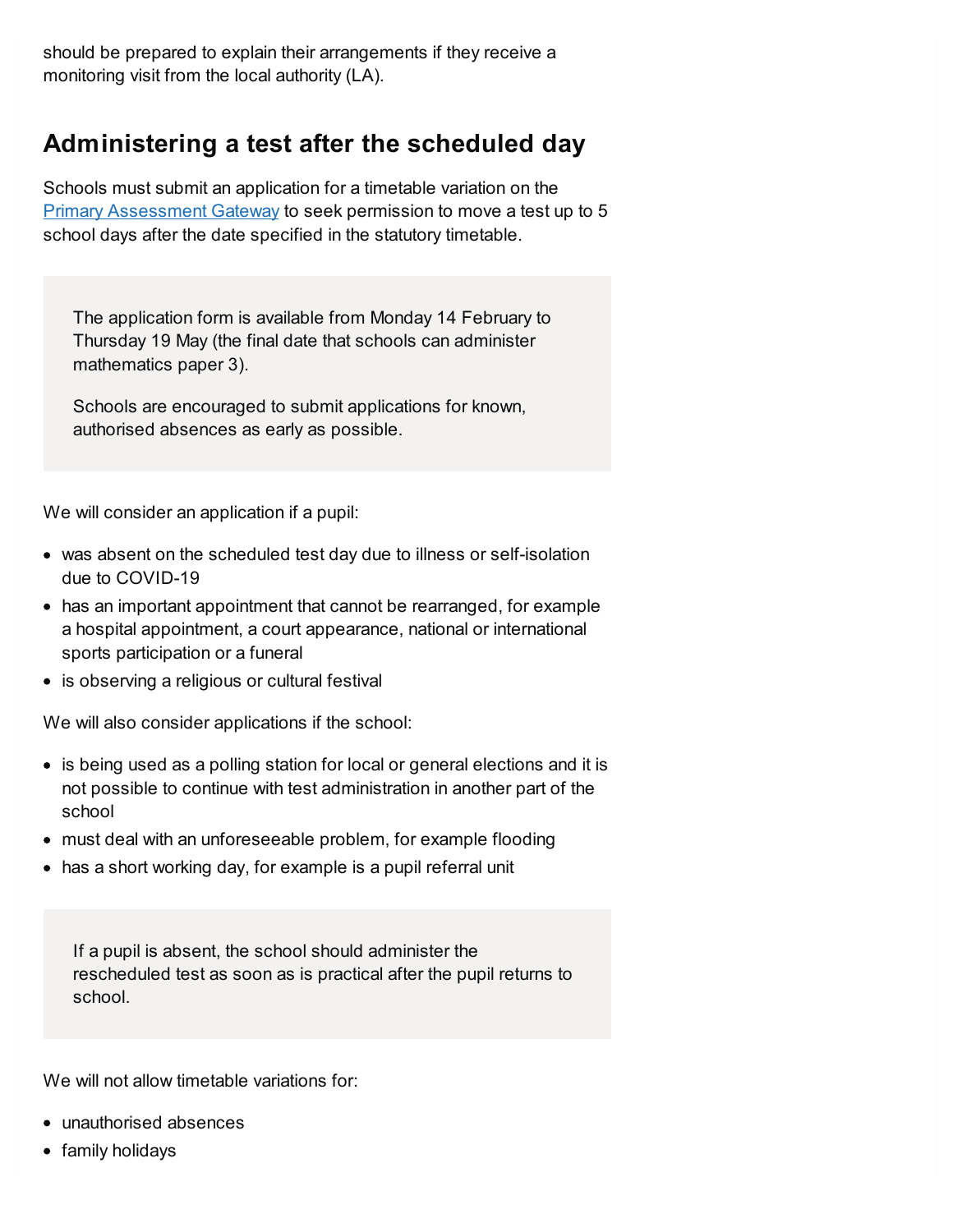- school activities, for example staff training events or field trips
- temporary exclusions
- a pupil who started but did not complete a test, and has left test conditions

Under no circumstances should a test be administered before the day specified in the statutory timetable.

If you are moving a test for the whole cohort, the headteacher must ask parents to help protect the confidentiality of the tests by ensuring that pupils do not have contact with pupils from other schools who have already taken the test or have access to test content via the internet or social media.

If an individual pupil is absent on the rescheduled test date, the school can reschedule the test for that pupil again, if it is still within the timetable variation period for the affected test.

If a pupil is absent on the day of a test and does not return within 5 school days, the school must mark the pupil as 'Absent' (A) on the test attendance register.

## <span id="page-3-0"></span>**Making an application**

If a pupil is absent on the day of a test because of illness, the school should wait until they have returned before making an application. This is to ensure the pupil is in a fit state to take the test on the day and time stated.

During test week and the timetable variation period, schools should allow up to one hour for an application to be processed. The rescheduled test must not be administered until an application has been approved.

An email will be sent to the school when the application has been reviewed. Schools should log in to the Primary [Assessment](https://www.primaryassessmentgateway.education.gov.uk/publicaccessproduction/selfservice/citizenportal/login.htm) Gateway to check the status of the application as they may be asked to provide more information.

Pupils taking the test with a timetable variation should be marked as 'Attended'  $(\vee)$  on the test attendance register once the test has been administered. They should not be marked as 'Absent' (A) or 'Taking the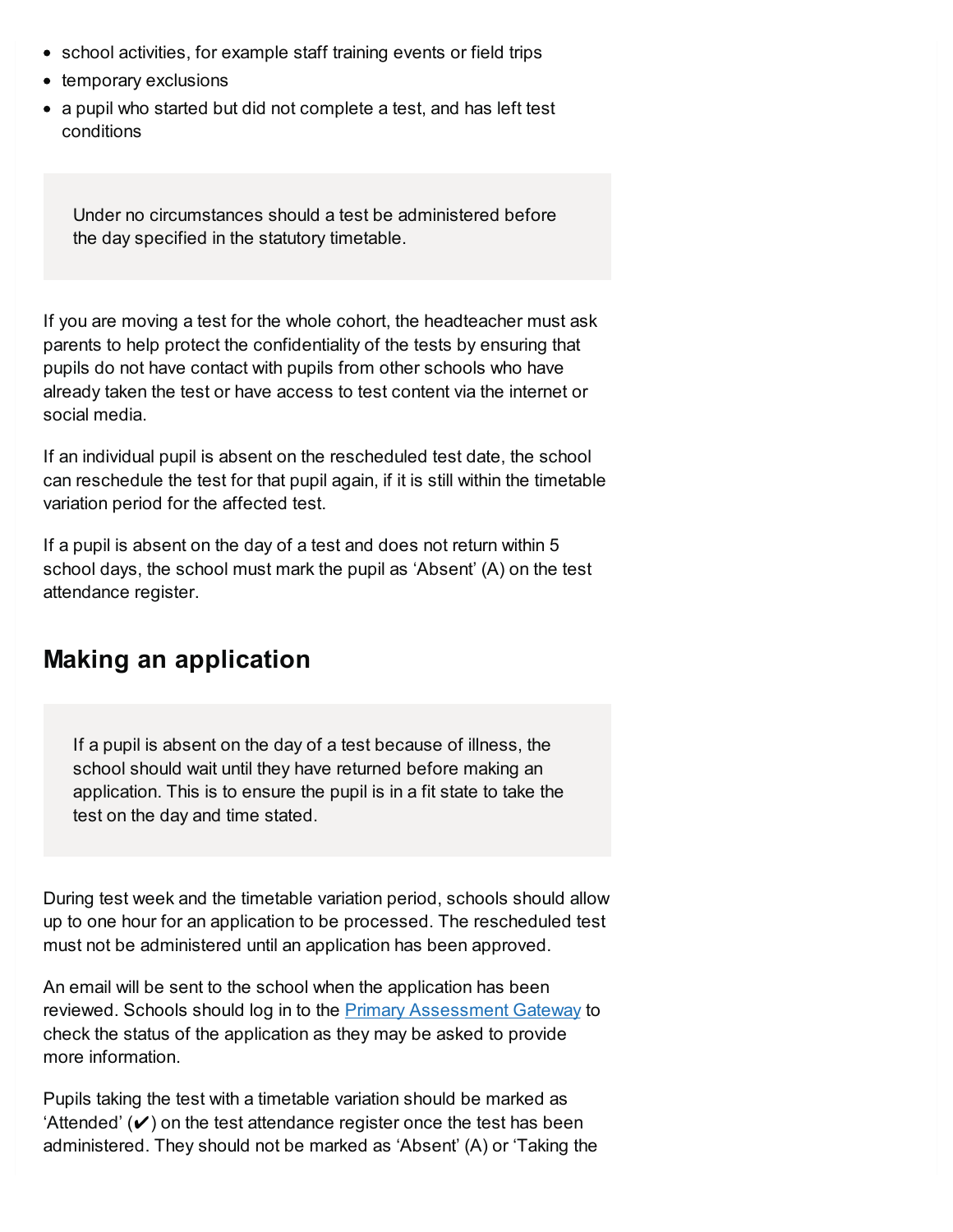test in a future year' (F).

Please see the [guidance](https://www.gov.uk/government/publications/key-stage-2-tests-returning-test-scripts) on returning test scripts for further instructions on attendance codes and how to store, pack and send timetable variation scripts for marking.

If a timetable variation application is rejected the pupil must not take the test.

# <span id="page-4-1"></span>**Help and support**

For general enquiries about timetable variations, contact the national curriculum assessments helpline on 0300 303 3013 or email [assessments@education.gov.uk](mailto:assessments@education.gov.uk).

For further advice about how to use timetable variations to meet a pupil's specific needs, schools can use the 'Message us – access arrangements' form.

For general enquiries about timetable variations, schools and LAs can use the 'Message us – general enquiry' form.

Message us forms can be found in the 'Available activity' section of the Primary [Assessment](https://www.primaryassessmentgateway.education.gov.uk/publicaccessproduction/selfservice/citizenportal/login.htm) Gateway.

<span id="page-4-0"></span>Published 17 December 2019 Last updated 11 October 2021  $+$  show all updates

**Print this page** 

#### **Explore the topic**

**Exam regulation and [administration](https://www.gov.uk/education/exam-regulation-and-administration)**

**Tests and [assessments](https://www.gov.uk/education/primary-curriculum-key-stage-2-tests-and-assessments) (key stage 2)**



**Coronavirus** (COVID-19) **Brexit**